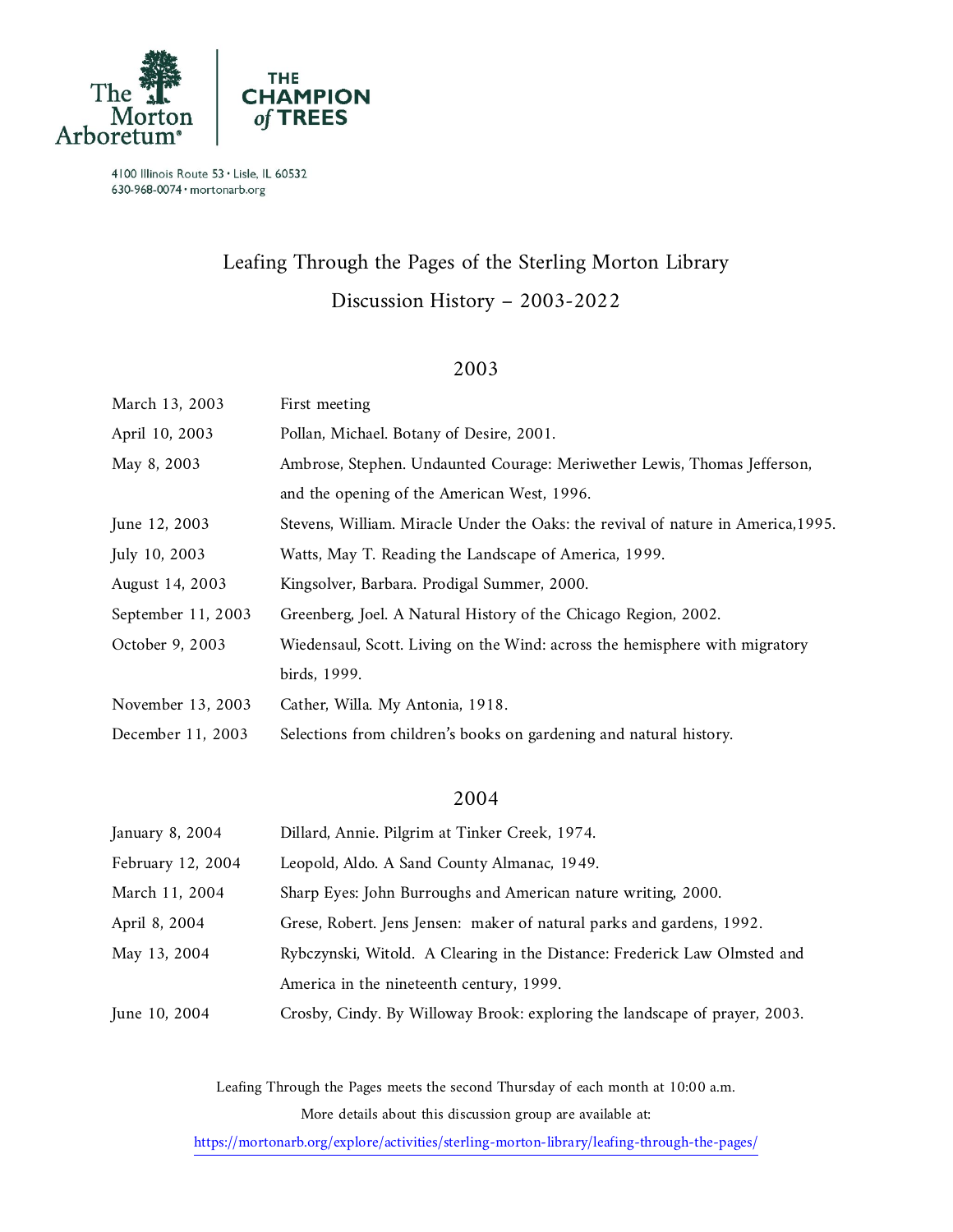

| July 8, 2004      | Zwinger, Ann. Downcanyon: a naturalist explores the Colorado River through the  |
|-------------------|---------------------------------------------------------------------------------|
|                   | Grand Canyon, 1995.                                                             |
| August 12, 2004   | Madson, John. Where the Sky Began: land of the tallgrass prairie, 1996.         |
| September 9, 2004 | Baskin, Yvonne. A Plague of Rats and Rubbervines: the growing threat of species |
|                   | invasions, 2002.                                                                |
| October 14, 2004  | Wilkins, Thurman. John Muir: apostle of nature, 1995.                           |
| November 11, 2004 | Thoreau, Henry David. Walden.                                                   |
| December 9, 2004  | Selections of nature poetry.                                                    |

## 2005

| January 13, 2005  | Dennis, Jerry. The Living Great Lakes: searching for the heart of the inland seas, |
|-------------------|------------------------------------------------------------------------------------|
|                   | 2003.                                                                              |
| February 10, 2005 | Rolvaag, O. E. Giants in the Earth: a saga of the prairie, 1927.                   |
| March 10, 2005    | Rhodes, Richard. Audubon: the making of an American, 2004.                         |
| April 14, 2005    | Norris, Kathleen. Dakota: a spiritual geography, 1993.                             |
| May 12, 2005      | Abbey, Edward. Desert Solitaire: a season in the wilderness, 1968.                 |
| June 9, 2005      | Toth, Susan Allen. Leaning into the Wind: a memoir of Midwest weather, 2003.       |
| July 14, 2005     | Sullivan, Jerry. Hunting for Frogs on Elston, and other tales from Field & Street, |
|                   | 2004.                                                                              |
| August 11, 2005   | Wilber, Ken. The Simple Feeling of Being: embracing your true nature, 2004.        |
| September 8, 2005 | Bird, Isabella L. A Lady's Life in the Rocky Mountains, 1960.                      |
| October 13, 2005  | Hudson, W. H. Far Away and Long Ago, 1918.                                         |
| November 10, 2005 | Watts, May T. Reading the Landscape of Europe, 1971.                               |
| December 8, 2005  | A Selection of Essays -- The Hummingbird of the California Waterfalls by John      |
|                   | Muir. The Passenger Pigeon by John James Audubon.                                  |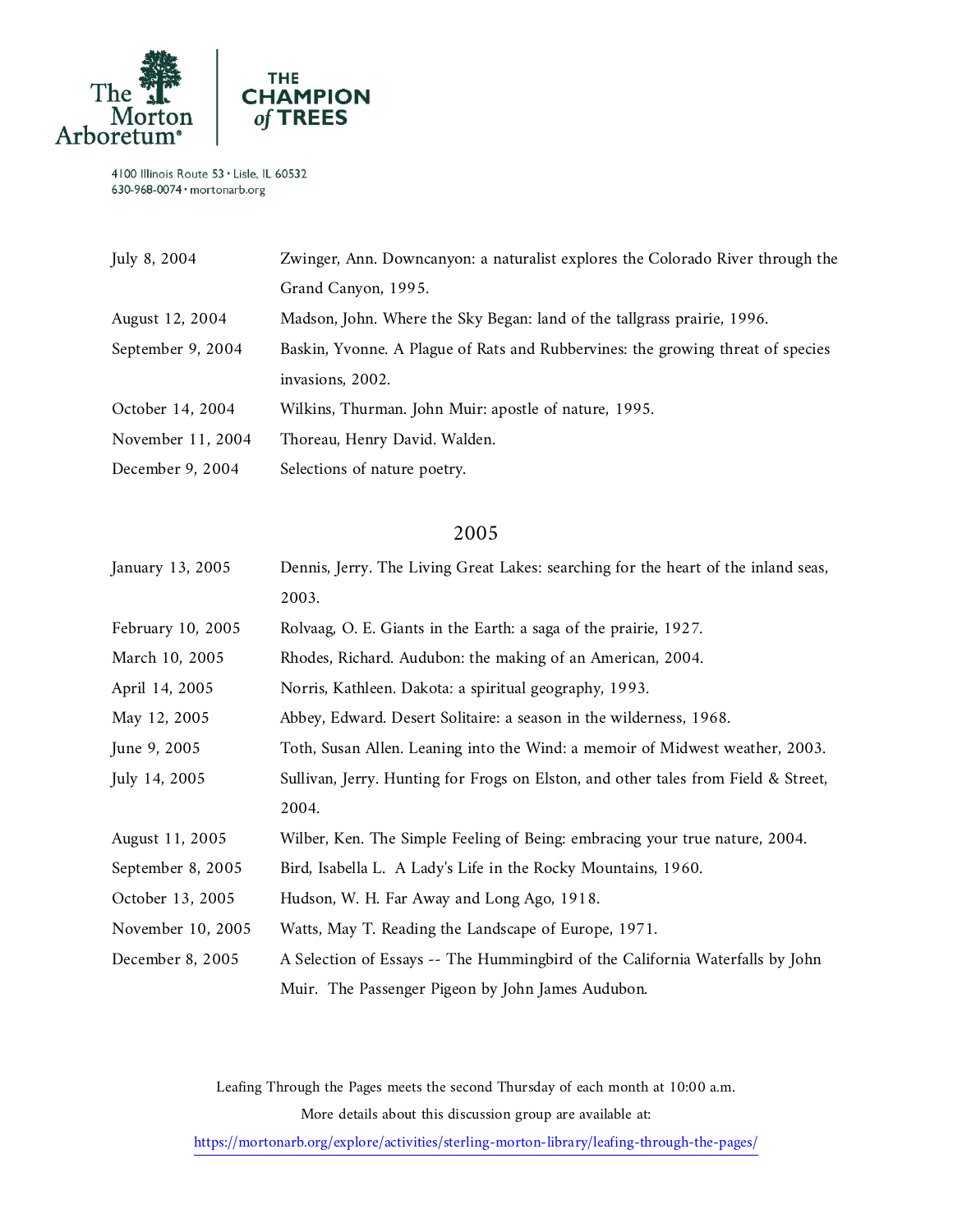

#### 2006

| January 12, 2006   | Teale, Edwin Way. Wandering Through Winter: a naturalist's record of a 20,000-   |
|--------------------|----------------------------------------------------------------------------------|
|                    | mile journey through the North American winter, 1965.                            |
| February 9, 2006   | Heinrich, Bernd. Winter World: the ingenuity of animal survival, 2003.           |
| March 9, 2006      | Mee, Margaret. Margaret Mee: in search of flowers of the Amazon forest: diaries  |
|                    | of an English artist reveal the beauty of the vanishing rainforest, 1988.        |
| April 13, 2006     | Simon, Laura. Dear Mr. Jefferson: letters from a Nantucket gardener, 1998.       |
| May 11, 2006       | Nearing, Helen and Scott. Living the Good Life: how to live sanely and simply in |
|                    | a troubled world, 1970.                                                          |
| June 8, 2006       | Moring, John. Early American Naturalists: exploring the American west, 1804-     |
|                    | 1900, 2002.                                                                      |
| July 13, 2006      | Gallagher, Tim. The Grail Bird: hot on the trail of the ivory-billed woodpecker, |
|                    | 2005.                                                                            |
| August 10, 2006    | DeBlieu, Jan. Wind: how the flow of air has shaped life, myth, and the land,     |
|                    | 1998.                                                                            |
| September 14, 2006 | Horn, Tammy. Bees in America: how the honey bee shaped a nation, 2005.           |
| October 12, 2006   | Berry, Wendell. Watch with Me: and six other stories of the yet-remembered       |
|                    | Ptolemy Proudfoot and his wife, Miss Minnie, nee Quinch, 1994.                   |
| November 9, 2006   | Peattie, Donald Culross. Green Laurels: the lives and achievements of the great  |
|                    | naturalists, 1936.                                                               |
| December 14, 2006  | Capek, Karel. "The Blue Chrysanthemum" & "The Stolen Cactus" (Short stories      |
|                    | in: Tales from two pockets, 1994.)                                               |
|                    | 2007                                                                             |
| January 11, 2007   | Halpern, Sue. Four wings and a prayer: caught in the mystery of the monarch      |
|                    | butterflies, 2001.                                                               |
|                    |                                                                                  |

February 8, 2007 Blunt, Wilfrid. Linnaeus: the compleat naturalist, 1971.

Leafing Through the Pages meets the second Thursday of each month at 10:00 a.m. More details about this discussion group are available at: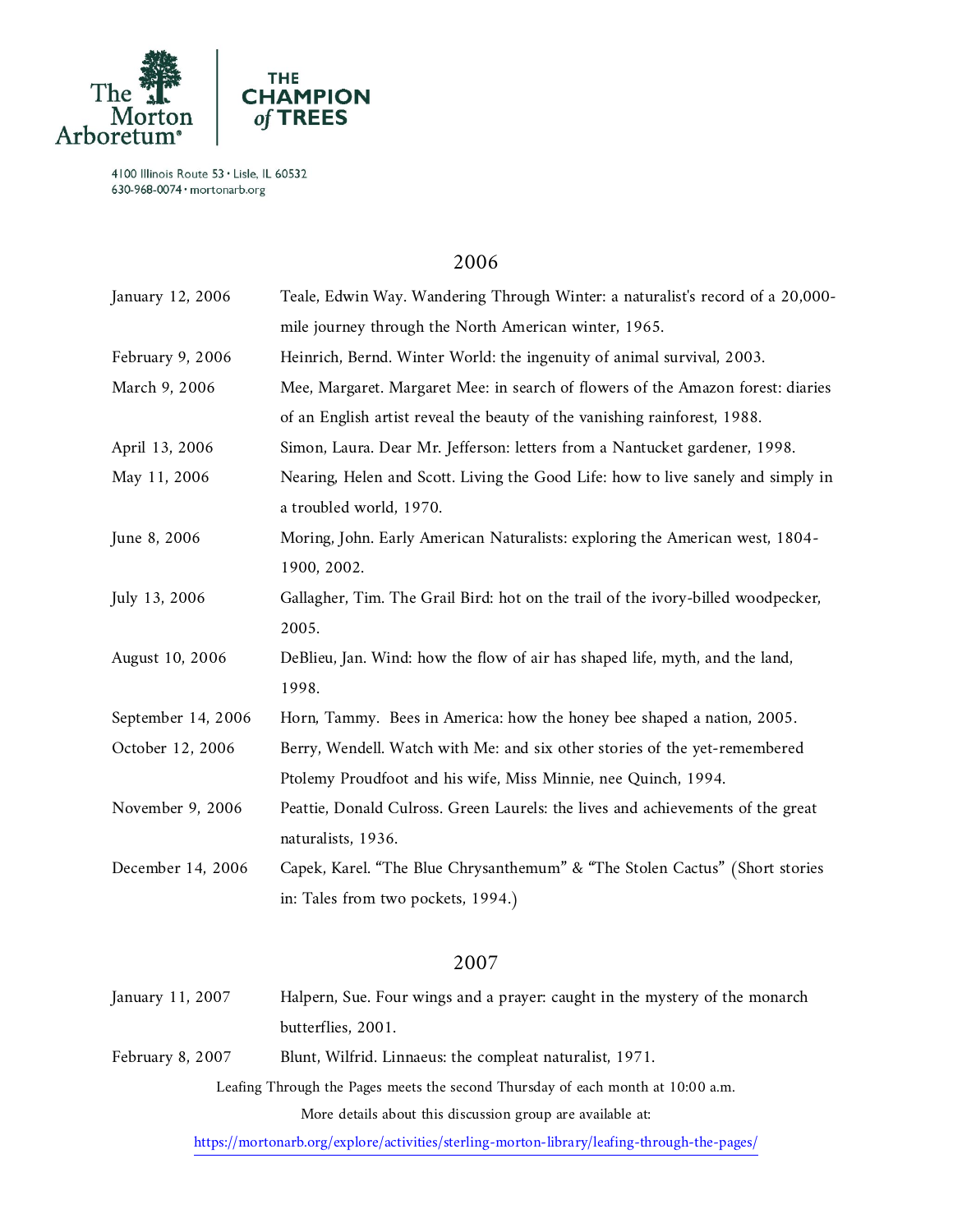

| March 8, 2007      | Stratton-Porter, Gene. A Girl of the Limberlost, first published in 1909.       |
|--------------------|---------------------------------------------------------------------------------|
| April 12, 2007     | Kolbert, Elizabeth. Field Notes from a Catastrophe: man, nature, and climate    |
|                    | change, 2006.                                                                   |
| May 10, 2007       | Darwin, Charles. The Voyage of the Beagle, first published in 1839.             |
| June 14, 2007      | Louv, Richard. Last Child in the Woods: saving our children from nature-deficit |
|                    | disorder, 2006.                                                                 |
| July 12, 2007      | White, Katharine S. and Elizabeth Lawrence. Two Gardeners: Katharine S.         |
|                    | White and Elizabeth Lawrence: a friendship in letters, 2002.                    |
| August 9, 2007     | Newton, Julianne Lutz. Aldo Leopold's Odyssey: rediscovering the author of a    |
|                    | Sand County Almanac, 2006.                                                      |
| September 13, 2007 | Millard, Candice. The River of Doubt: Theodore Roosevelt's darkest journey,     |
|                    | 2005.                                                                           |
| October 11, 2007   | Tudge, Colin. The Tree: a natural history of what trees are, how they live, and |
|                    | why they matter, 2006.                                                          |
| November 8, 2007   | Maloof, Joan. Teaching the Trees: lessons from the forest, 2005.                |
| December 13, 2007  | Pollan, Michael. Second Nature: a gardener's education, 1991.                   |

#### 2008

| January 10, 2008 | Cherry-Garrard, Apsley. The Worst Journey in the World, 1922.                   |
|------------------|---------------------------------------------------------------------------------|
| February 14 2008 | Peterson, Roger Tory and James Fisher. Wild America: the record of a 30,000-    |
|                  | mile journey around the continent by a distinguished naturalist and his British |
|                  | colleague, 1955.                                                                |
| March 13, 2008   | Kingsolver, Barbara. Animal, Vegetable, Miracle: a year of food life, 2007.     |
| April 10, 2008   | Egan, Timothy. The Worst Hard Time: the untold story of those who survived      |
|                  | the great American dust bowl, 2006.                                             |
| May 8, 2008      | Bjornerud, Marcia. Reading the Rocks: the autobiography of the earth, 2005.     |
|                  |                                                                                 |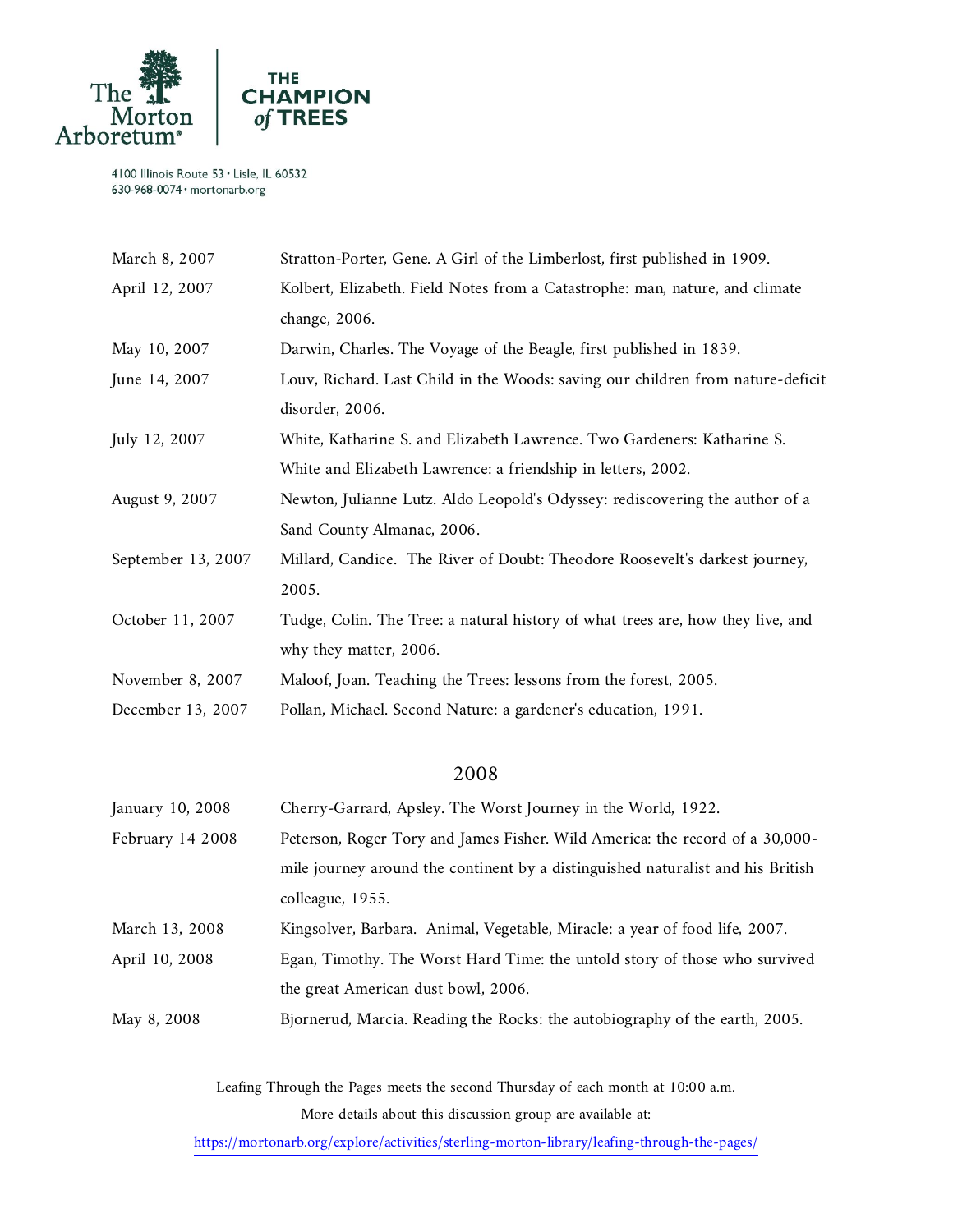

| June 12, 2008      | Littlepage, Dean. Steller's Island: adventures of a pioneer naturalist in Alaska, |
|--------------------|-----------------------------------------------------------------------------------|
|                    | 2006.                                                                             |
| July 10, 2008      | Todd, Kim. Chrysalis: Maria Sibylla Merian and the secrets of metamorphosis,      |
|                    | 2007.                                                                             |
| August 14, 2008    | Stutchbury, Bridget Joan. Silence of the Songbirds, 2007.                         |
| September 11, 2008 | Ray, Janisse. Ecology of a Cracker Childhood, 1999.                               |
| October 9, 2008    | Pollan, Michael. The Omnivore's Dilemma: a natural history of four meals, 2006.   |
| November 13, 2008  | Weidensaul, Scott. Return to Wild America: a yearlong search for the continent's  |
|                    | natural soul, 2005.                                                               |
| December 11, 2008  | Greenberg, Joel. Of Prairie, Woods, & Water: two centuries of Chicago nature      |
|                    | writing, 2008.                                                                    |

## 2009

| January 8, 2009    | Helphand, Kenneth. Defiant Gardens: making gardens in wartime, 2006.                        |
|--------------------|---------------------------------------------------------------------------------------------|
| February 12, 2009  | Frome, Michael. Strangers in High Places: the story of the Great Smoky                      |
|                    | Mountains, 1966.                                                                            |
| March 12, 2009     | Dillard, Annie. Teaching a Stone to Talk: expeditions and encounters, 1982.                 |
| April 9, 2009      | Friedman, Thomas. Hot, Flat and Crowded: why we need a green revolution--and                |
|                    | how it can renew America, 2008.                                                             |
| May 14, 2009       | Smith, Carl. The Plan of Chicago: Daniel Burnham and the remaking of the                    |
|                    | American city, 2006.                                                                        |
| June 11, 2009      | Ballowe, James. A Man of Salt and Trees: the life of Joy Morton, 2009.                      |
| July 9, 2009       | Maloney, Cathy Jean. Chicago Gardens: the early history, 2008.                              |
| August 13, 2009    | Johnson, Wendy. Gardening at the Dragon's Gate: at work in the wild and                     |
|                    | cultivated world, 2008.                                                                     |
| September 10, 2009 | Campanella, Thomas J. Republic of Shade: New England and the American elm,                  |
|                    | 2003.                                                                                       |
|                    | Leafing Through the Pages meets the second Thursday of each month at 10:00 a.m.             |
|                    | More details about this discussion group are available at:                                  |
|                    | https://mortonarb.org/explore/activities/sterling-morton-library/leafing-through-the-pages/ |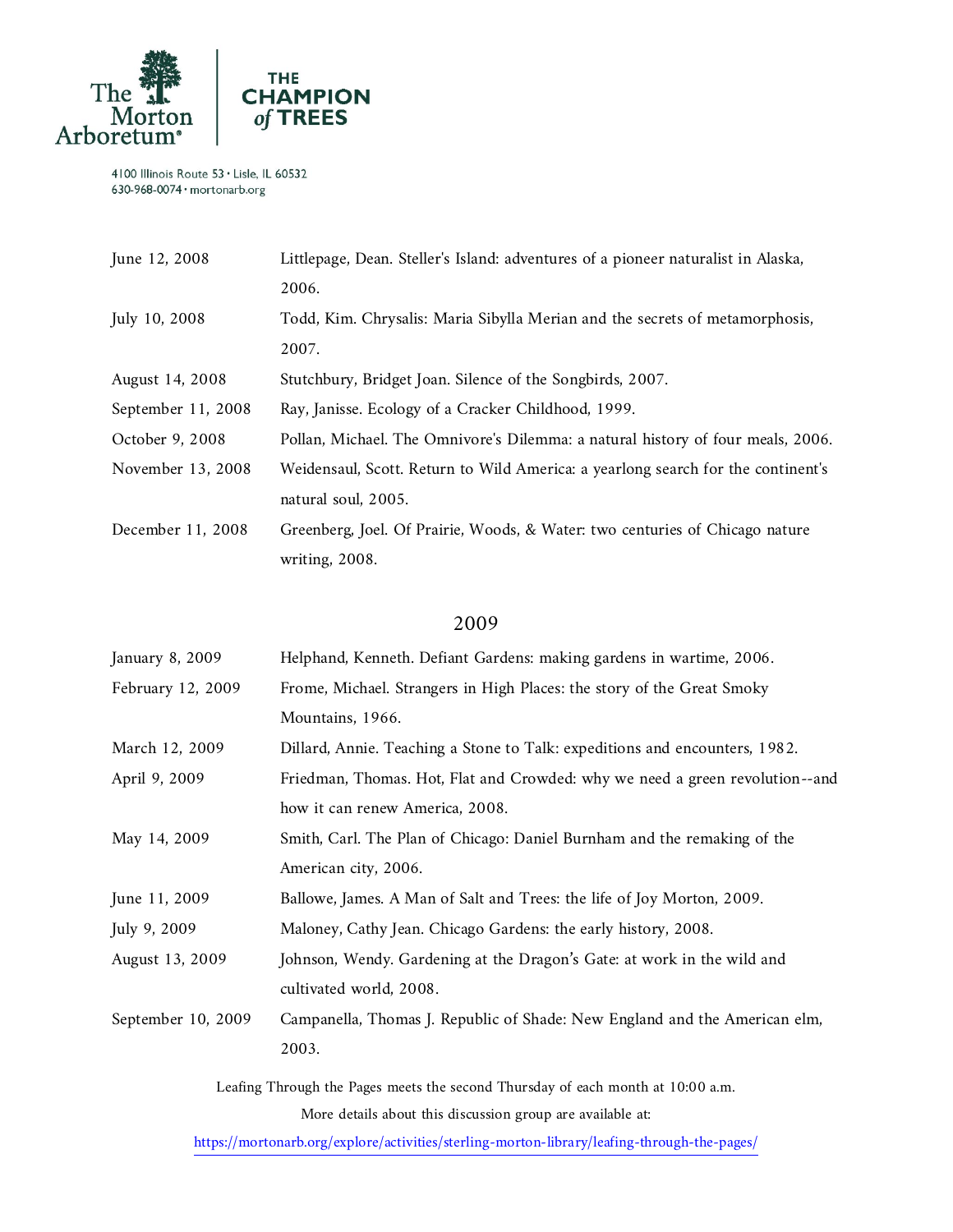

| October 8, 2009   | Koeppel, Dan. Banana: the fate of the fruit that changed the world, 2008. |
|-------------------|---------------------------------------------------------------------------|
| November 12, 2009 | Kull, Robert. Solitude: seeking wisdom in extremes: a year alone in the   |
|                   | Patagonia wilderness, 2008.                                               |
| December 10, 2009 | Zwinger, Ann. Wind in the Rock, 1978.                                     |
|                   |                                                                           |

## 2010

| January 14, 2010  | Hensley, William L. Iggiagruk. Fifty Miles from Tomorrow: a memoir of Alaska    |
|-------------------|---------------------------------------------------------------------------------|
|                   | and the real people, 2009.                                                      |
| February 11, 2010 | Heinrich, Bernd. The Snoring Bird: my family's journey through a century of     |
|                   | biology, 2007.                                                                  |
| March 11, 2010    | Enchanted April, 1992. (Film)                                                   |
| April 8, 2010     | Wilke, Joanne. Eight Women, two Model Ts, and the American West, 2007.          |
| May 13, 2010      | Cousteau, Jacques and Susan Schiefelbein. The Human, the Orchid, and the        |
|                   | Octopus: exploring and conserving our natural world, 2007.                      |
| June 10, 2010     | Gentile, Olivia. Life List: a woman's quest for the world's most amazing birds, |
|                   | 2009.                                                                           |
| July 8, 2010      | Smith, Jane S. The Garden of Invention: Luther Burbank and the business of      |
|                   | breeding plants, 2009.                                                          |
| August 12, 2010   | Bryson, Bill. A Walk in the Woods: rediscovering America on the Appalachian     |
|                   | Trail, 1999.                                                                    |
| September 9, 2010 | Bartram, William. Travels through North and South Carolina, East and West       |
|                   | Florida, originally published in 1791.                                          |
| October 14, 2010  | Stewart, Amy. Wicked Plants: the weed that killed Lincoln's mother & other      |
|                   | botanical atrocities, 2009.                                                     |
| November 11, 2010 | Buck, Pearl. The Good Earth, originally published in 1931.                      |
| December 9, 2010  | Ballowe, Jim. Christmas in Illinois, 2010.                                      |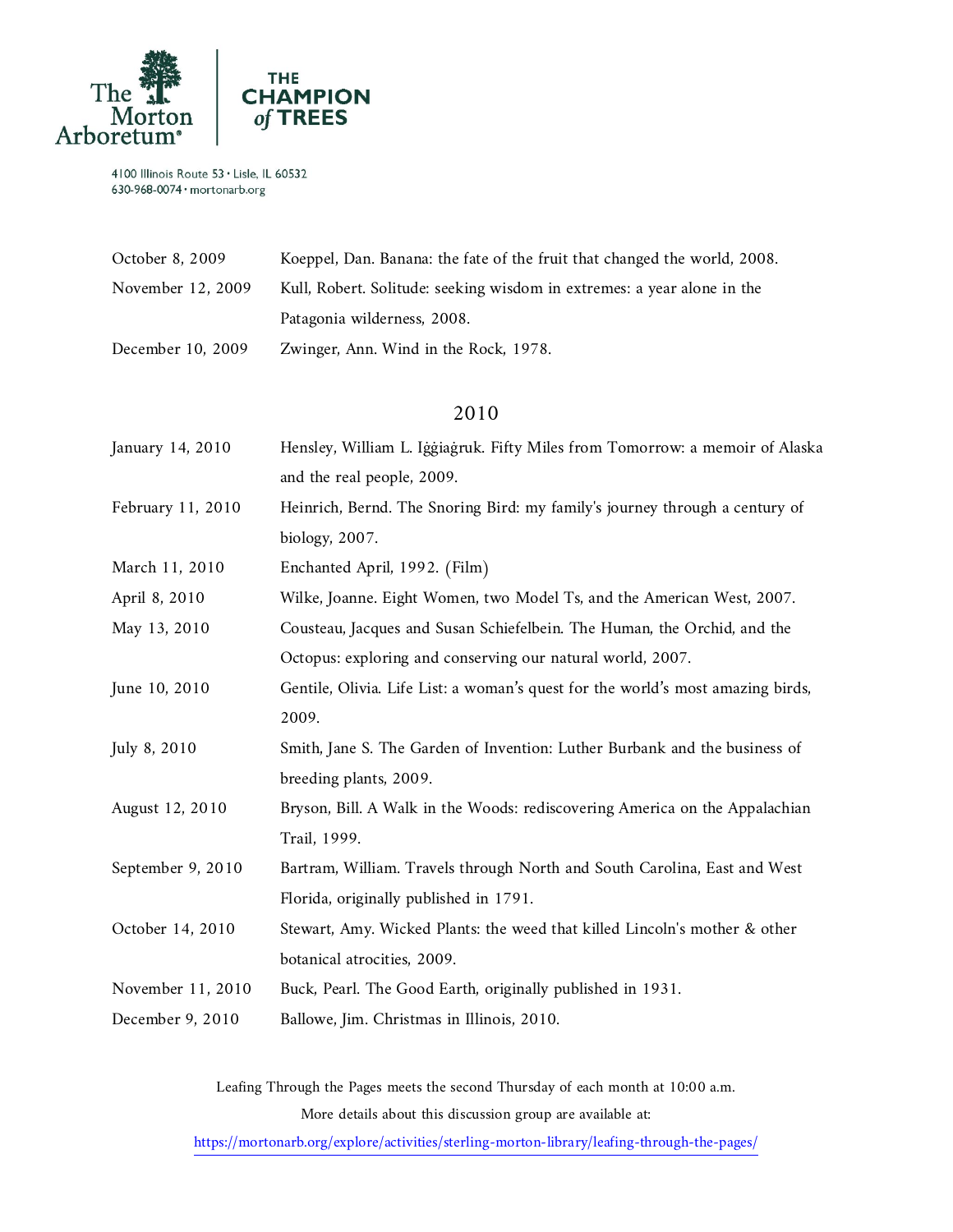

## 2011

| January 13, 2011  | The Curious Mister Catesby, 2007. (Film)                                            |
|-------------------|-------------------------------------------------------------------------------------|
| February 10, 2011 | Egan, Timothy. The Big Burn: Teddy Roosevelt and the fire that saved America,       |
|                   | 2010.                                                                               |
| March 10, 2011    | Muir, John. A Thousand-Mile Walk to the Gulf, 1916.                                 |
| April 14, 2011    | Lisle, Laurie. Portrait of an Artist: a biography of Georgia O'Keeffe, 1997.        |
| May 12, 2011      | Biggers, Jeff. Reckoning at Eagle Creek: the secret legacy of coal in the           |
|                   | heartland, 2010.                                                                    |
| June 9, 2011      | Freinkel, Susan. American Chestnut: the life, death, and rebirth of a perfect tree, |
|                   | 2007.                                                                               |
| July 14, 2011     | Carson, Rachel. Silent Spring, 1962.                                                |
| August 11, 2011   | Wulf, Andrea. The Brother Gardeners: botany, empire and the birth of an             |
|                   | obsession, 2009.                                                                    |
| September 8, 2011 | Lewis, Charles. Green Nature/Human Nature: the meaning of plants in our lives,      |
|                   | 1996.                                                                               |
| October 13, 2011  | Plotkin, Mark J. Tales of a Shaman's Apprentice: an ethnobotanist searches for      |
|                   | new medicines in the Amazon rain forest, 1993.                                      |
| November 10, 2011 | Stegner, Wallace. Beyond the Hundredth Meridian: John Wesley Powell and the         |
|                   | second opening of the west, 1954.                                                   |
| December 8, 2011  | Greenfield, Amy Butler. A Perfect Red: empire, espionage, and the quest for the     |
|                   | color of desire, 2005.                                                              |
|                   |                                                                                     |
|                   |                                                                                     |

# 2012

| January 12, 2012                                                                | Jensen, Jens. Siftings, 1939.                                                               |  |
|---------------------------------------------------------------------------------|---------------------------------------------------------------------------------------------|--|
| February 9, 2012                                                                | Montgomery-Fate, Tom. Cabin Fever: a suburban father's search for the wild,                 |  |
|                                                                                 | 2011.                                                                                       |  |
| March 8, 2012                                                                   | Beatrix Potter: artist, storyteller and country-woman, 1993. (Film)                         |  |
| Leafing Through the Pages meets the second Thursday of each month at 10:00 a.m. |                                                                                             |  |
|                                                                                 | More details about this discussion group are available at:                                  |  |
|                                                                                 | https://mortonarb.org/explore/activities/sterling-morton-library/leafing-through-the-pages/ |  |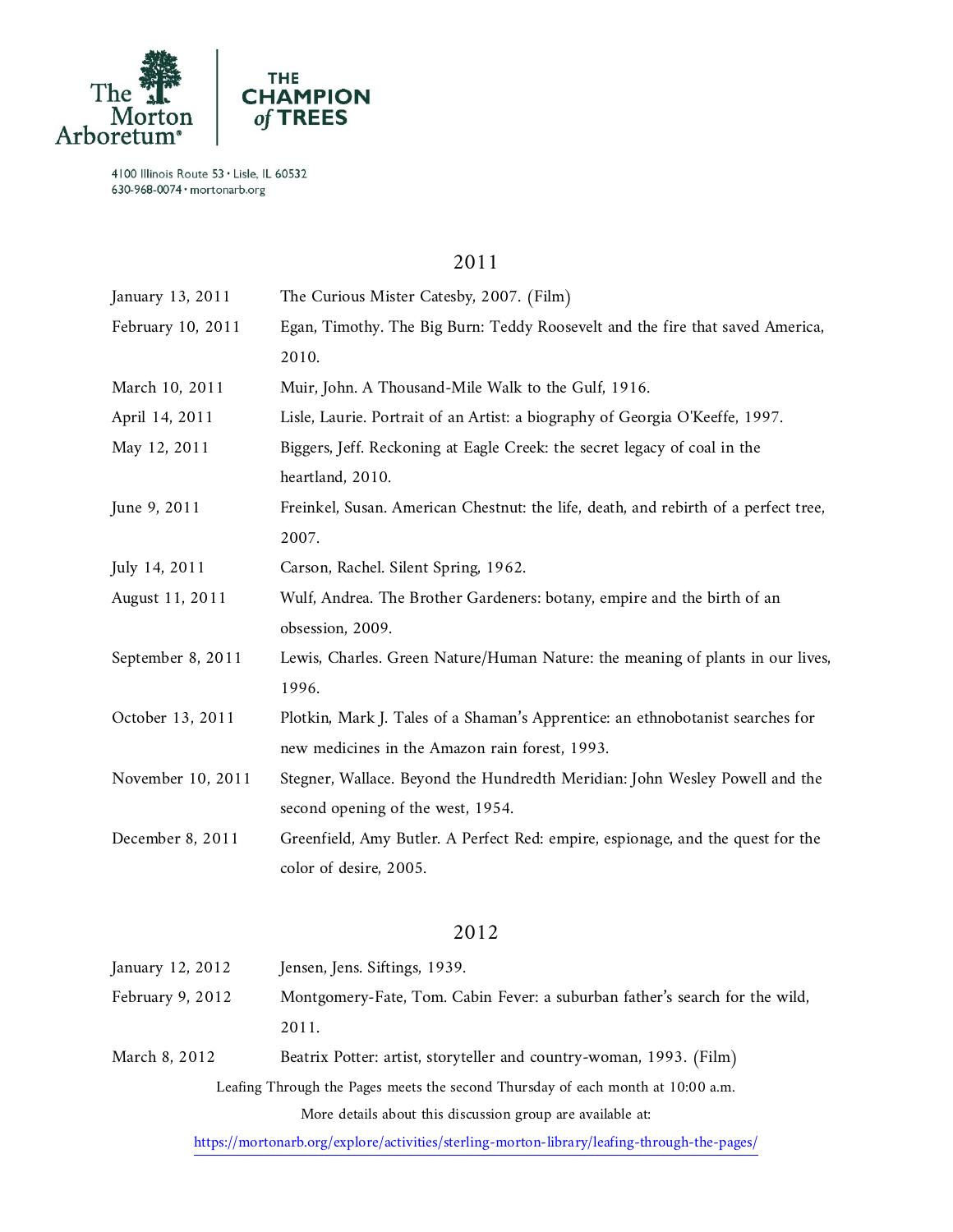

| April 12, 2012     | Barry, John M. The Rising Tide: the great Mississippi flood of 1927 and how it  |
|--------------------|---------------------------------------------------------------------------------|
|                    | changed America, 1998.                                                          |
| May 10, 2012       | Wells, Diana. Lives of the Trees: an uncommon history, 2010.                    |
| June 14, 2012      | Wulf, Andrea. Founding Gardeners: the revolutionary generation, nature, and the |
|                    | shaping of the American nation, 2011.                                           |
| July 12, 2012      | Beston, Henry. The Outermost House, 1928.                                       |
| August 9, 2012     | Steinbeck, John. Travels with Charley: in search of America, 1962.              |
| September 13, 2012 | Deakin, Roger. Wildwood: a journey through trees, 2009.                         |
| October 11, 2012   | Flannery, Tim F. Here on Earth: a natural history of the planet, 2010.          |
| November 8, 2012   | Lindbergh, Anne Morrow. Listen! The wind, 1938.                                 |
| December 13, 2012  | Each group member shares a book with photo images by Ansel Adams.               |

#### 2013

| January 10, 2013  | Watts, May T. Reading the Landscape, 1957. [LTTP redux - later edition     |
|-------------------|----------------------------------------------------------------------------|
|                   | previously discussed on July 10, 2003.                                     |
| February 14, 2013 | Bailey, Elisabeth Tova. The Sound of a Wild Snail Eating, 2010.            |
| March 14, 2013    | Appalachian Trail, 2010. (Film)                                            |
| April 11, 2013    | Williams, Michael and Richard Cahan. The Lost Panoramas: when Chicago      |
|                   | changed its river and the land beyond, 2011.                               |
| May 9, 2013       | Mather, Robin. The Feast Nearby: how I lost my job, buried a marriage, and |
|                   | found my way by keeping chickens, foraging, preserving, bartering, and     |
|                   | eating locally, 2011.                                                      |
| June 13, 2013     | Muir, John. Steep Trails, 1918.                                            |
| July 11, 2013     | Maloney, Cathy Jean. World's Fair Gardens: shaping American landscapes,    |
|                   | 2012.                                                                      |
| August 8, 2013    | Carson, Rachel. The Sense of Wonder, 1965.                                 |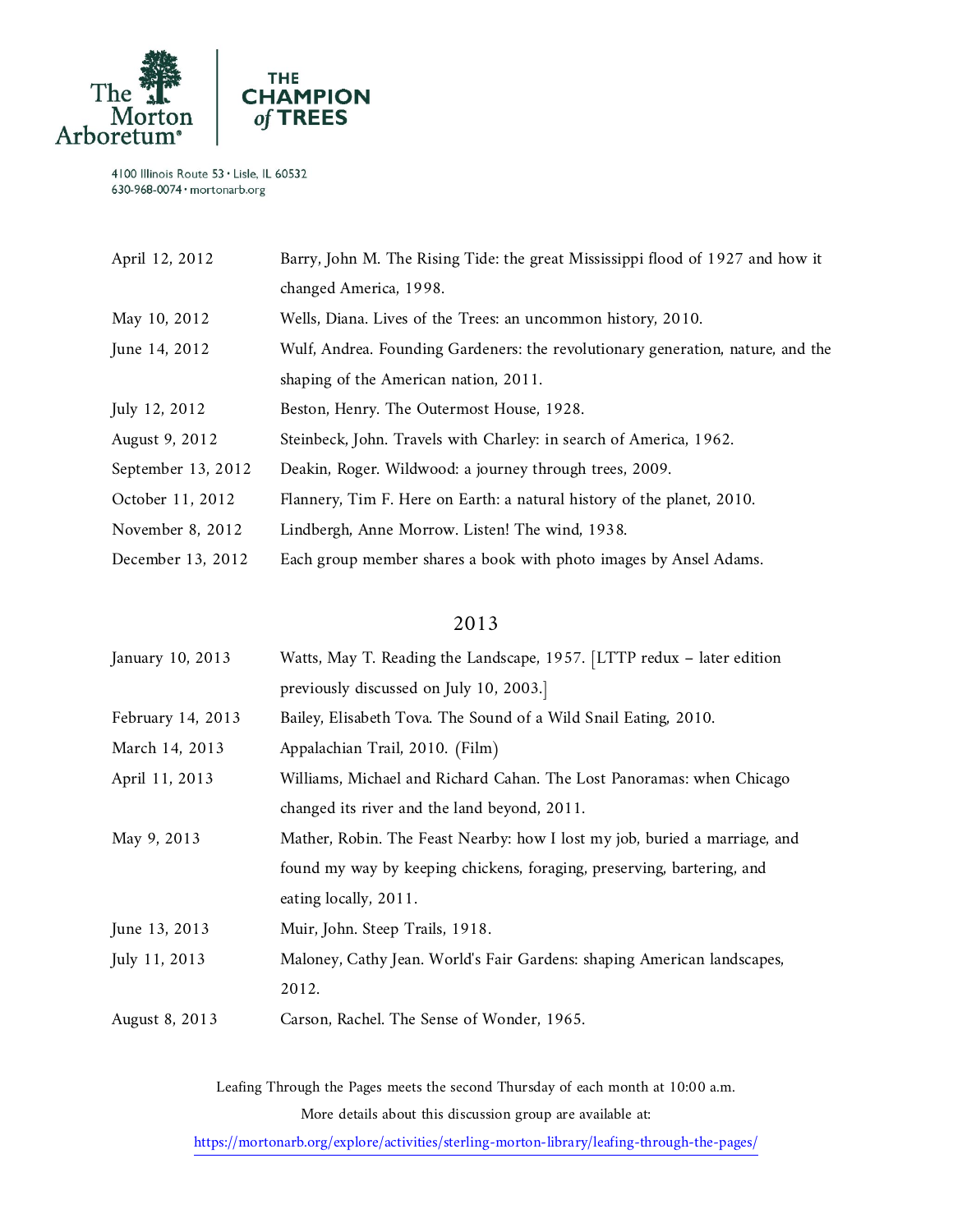

| September 12, 2013 | Gould, Carol Grant. The Remarkable Life of William Beebe: explorer and             |
|--------------------|------------------------------------------------------------------------------------|
|                    | naturalist, 2004.                                                                  |
| October 10, 2013   | Freinkel, Susan. Plastic: a toxic love story, 2011.                                |
| November 14, 2013  | Olson, Sigurd. The Singing Wilderness, 1956.                                       |
| December 12, 2013  | Maitland, Sara. From the Forest: a search for the hidden roots of our fairy tales, |
|                    | 2012.                                                                              |

#### 2014

| January 9, 2014    | Caputo, Philip. The Longest Road: overland in search of America from Key West   |
|--------------------|---------------------------------------------------------------------------------|
|                    | to the Arctic Ocean, 2013.                                                      |
| February 13, 2014  | Mowat, Farley. Never Cry Wolf, 1963.                                            |
| March 13, 2014     | Katz, Jon. The Dogs of Bedlam Farm: an adventure with sixteen sheep, tree dogs, |
|                    | two donkeys, and me, 2005.                                                      |
| April 10, 2014     | A Man Named Pearl, 2008. (Film)                                                 |
| May 8, 2014        | Crane, Peter. Ginkgo: The Tree That Time Forgot, 2013.                          |
| June 12, 2014      | Heinrich, Bernd. Mind of the Raven, 2009.                                       |
| July 10, 2014      | Gilbert, Elizabeth. The Signature of All Things, 2013.                          |
| August 14, 2014    | Gould, James and Carol. Nature's Compass: the mystery of animal migration,      |
|                    | 2012.                                                                           |
| September 11, 2014 | Greenberg, Joel. A Feathered River Across the Sky: The Passenger Pigeon's       |
|                    | Flight to Extinction, 2014.                                                     |
| October 9, 2014    | Ehrlich, Gretel. The Solace of Open Spaces, 1985.                               |
| November 13, 2014  | Stegner, Wallace. Wolf Willow: a history, a story, and a memory of the last     |
|                    | plains frontier, 1962.                                                          |
| December 11, 2014  | Holden, Edith. The Country Diary of an Edwardian Lady, 1906.                    |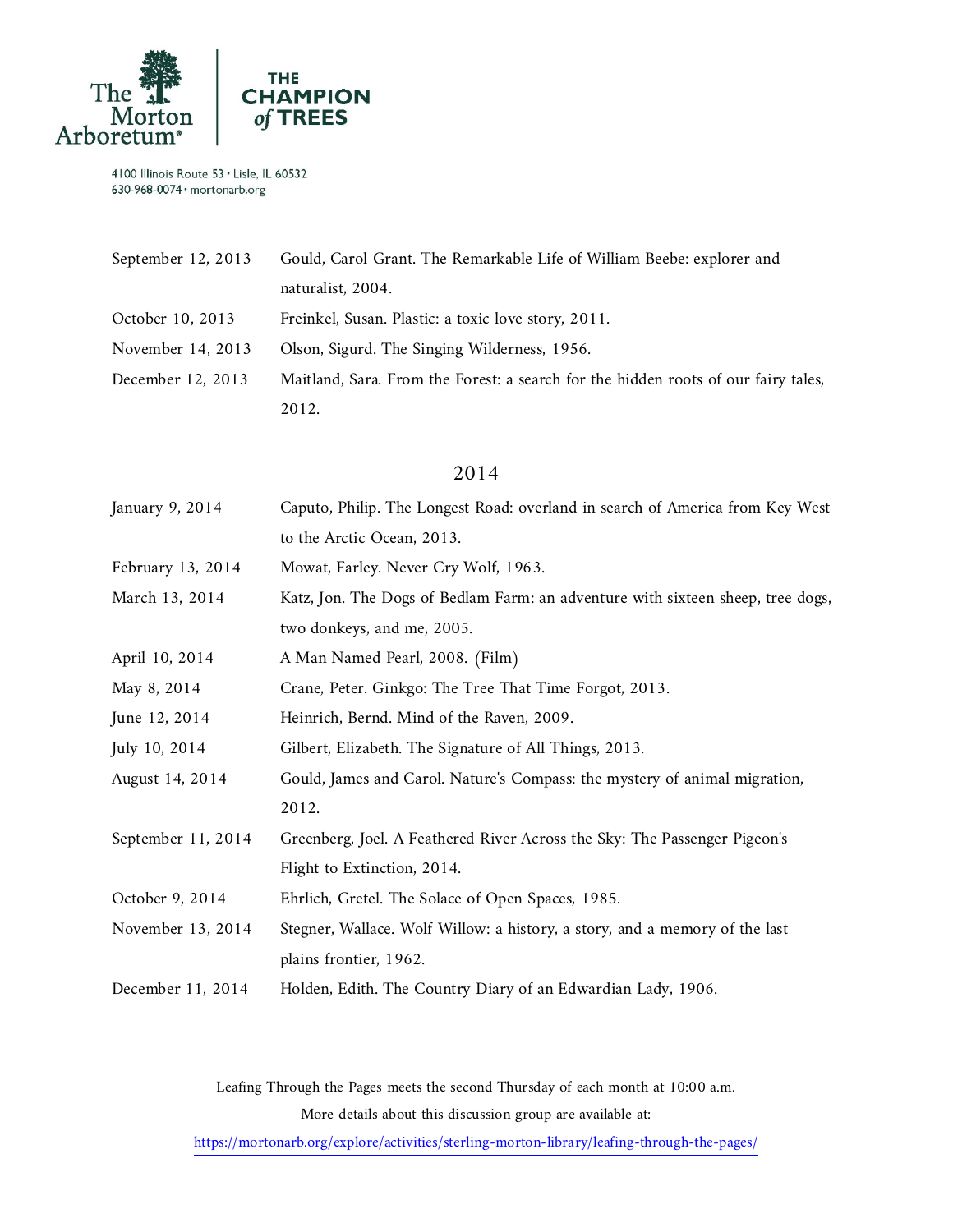

#### 2015

| January 8, 2015    | Dennis, Jerry. The Living Great Lakes: searching for the heart of the inland sea, |
|--------------------|-----------------------------------------------------------------------------------|
|                    | 2003. [LTTP redux - previously discussed on January 13, 2005]                     |
| February 12, 2015  | Kolbert, Elizabeth. The Sixth Extinction: an unnatural history, 2014.             |
| March 12, 2015     | Green Fire: Aldo Leopold and a land ethic for our time, 2010. (Film)              |
| April 9, 2015      | Bachrach, Julia S. The City in a Garden: a history of Chicago's parks, 2012.      |
| May 14, 2015       | McDowell, Marta. Beatrix Potter's Gardening Life: the plants and places that      |
|                    | inspired the classic children's tales, 2013.                                      |
| June 11, 2015      | Peattie, Donald Culross. A Natural History of Trees of Eastern and Central North  |
|                    | America, 1950.                                                                    |
| July 9, 2015       | Rutkow, Eric. American Canopy: trees, forests, and the making of a nation, 2012.  |
| August 13, 2015    | Strayed, Cheryl. Wild: from lost to found on the Pacific Crest Trail, 2013.       |
| September 10, 2015 | Eisler, Benita. The Red Man's Bones: George Catlin, artist and showman, 2013.     |
| October 8, 2015    | Bone, Eugenia. Mycophilia: revelations from the weird world of mushrooms,         |
|                    | 2011.                                                                             |
| November 12, 2015  | Croke, Vicki Constantine. Elephant Company: the inspiring story of an unlikely    |
|                    | hero and the animals who helped him save lives in World War II, 2014.             |
| December 10, 2015  | Herriot, James. All Creatures Great and Small, 1972.                              |
|                    | 2016                                                                              |
|                    |                                                                                   |
| January 14, 2016   | Millard, Candice. The River of Doubt: Theodore Roosevelt's darkest journey,       |
|                    | 2005. [LTTP redux - previously discussed on September 13, 2007]                   |
| February 11, 2016  | Chasing Ice, 2012. (Film)                                                         |
| March 10, 2016     | Aalto, Kathryn. The Natural World of Winnie-the-Pooh: a walk through the          |
| forest             | that inspired the Hundred Acre Wood, 2015.                                        |

April 14, 2016 Hatch, Peter J. A Rich Spot of Earth: Thomas Jefferson's revolutionary garden at Monticello, 2012.

> Leafing Through the Pages meets the second Thursday of each month at 10:00 a.m. More details about this discussion group are available at: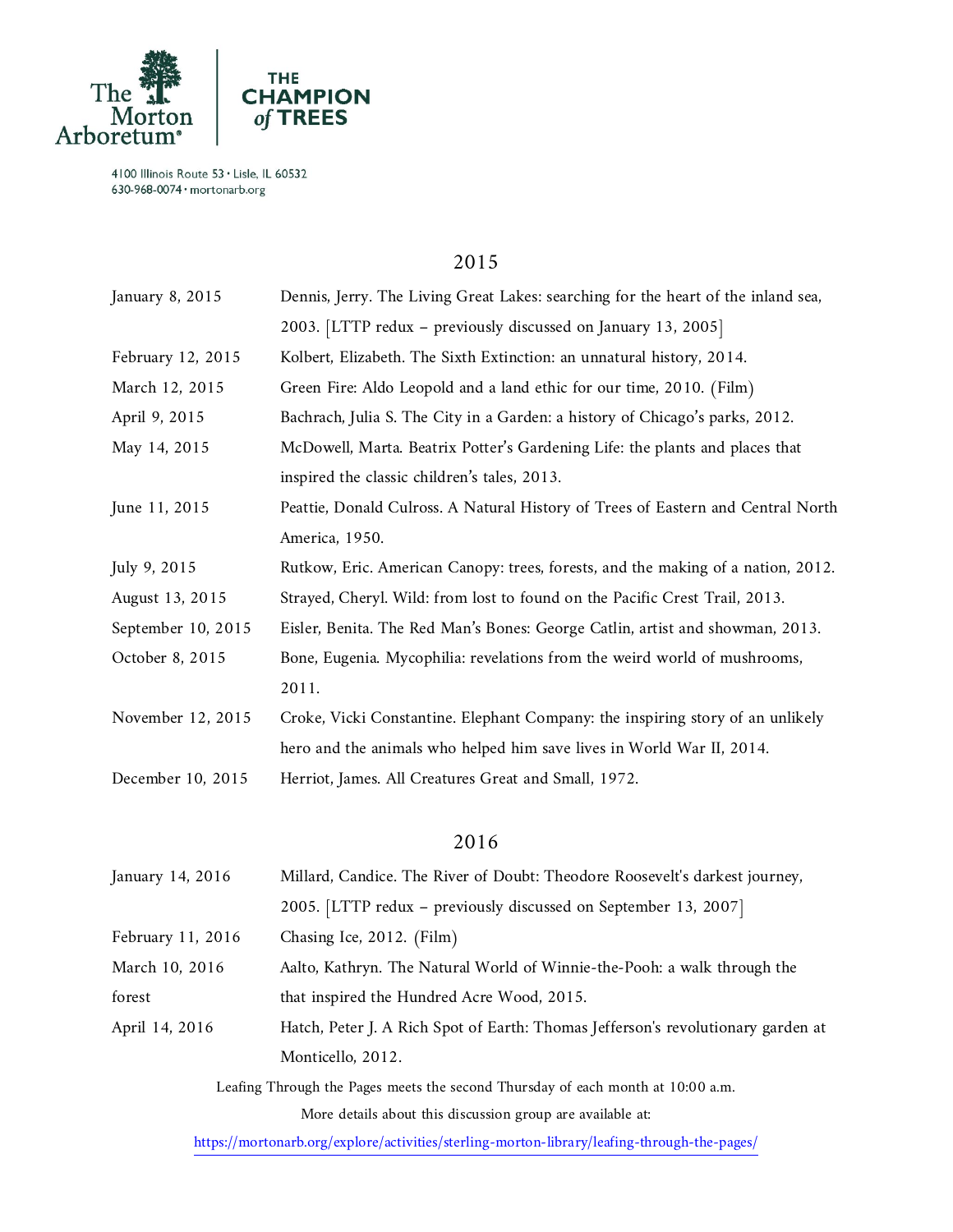

| May 12, 2016      | Macdonald, Helen. H is for Hawk, 2014.                                      |
|-------------------|-----------------------------------------------------------------------------|
| June 9, 2016      | Montgomery, Ben. Grandma Gatewood's Walk: the inspiring story of the woman  |
|                   | who saved the Appalachian Trail, 2014.                                      |
| July 14, 2016     | Abbey, Edward. Desert Solitaire: a season in the wilderness, 1968.          |
| August 11, 2016   | Keating, Ann Durkin. Rising Up from Indian Country: the battle of Fort      |
|                   | Dearborn and the birth of Chicago, 2012.                                    |
| September 8, 2016 | Rebanks, James. The Shepherd's Life: modern dispatches from an ancient      |
|                   | landscape, 2015.                                                            |
| October 13, 2016  | Muir, John. John Muir: Nature Writings: The Story of My Boyhood and Youth;  |
|                   | My First Summer in the Sierra; The Mountains of California; Stickeen, 1997. |
| November 10, 2016 | Stegner, Wallace. Angle of Repose, 1971.                                    |
| December 8, 2016  | Herriot, James. All Things Bright and Beautiful, 1974.                      |
|                   |                                                                             |

#### 2017

| January 12, 2017 | Jahren, Hope. Lab Girl, 2016.                                                 |
|------------------|-------------------------------------------------------------------------------|
| February 9, 2017 | Waal, Frans de. Are We Smart Enough to Know How Smart Animals Are? 2016.      |
| March 9, 2017    | Buck, Rinker. The Oregon Trail: a new American journey, 2015.                 |
| April 13, 2017   | Gooley, Tristan. The Lost Art of Reading Nature's Signs: use outdoor clues to |
|                  | find your way, predict the weather, locate water, track animals--and other    |
|                  | forgotten skills, 2014.                                                       |
| May 11, 2017     | Nordhaus, Hannah. The Beekeeper's Lament: how one man and half a billion      |
|                  | honey bees help feed America, 2011.                                           |
| June 8, 2017     | Anthony, Lawrence. The Elephant Whisperer: my life with the herd in the       |
|                  | African wild, 2009.                                                           |
| July 13, 2017    | Ackerman, Jennifer. The Genius of Birds, 2016.                                |
| August 10, 2017  | Jens Jensen: The Living Green, 2013. (Film)                                   |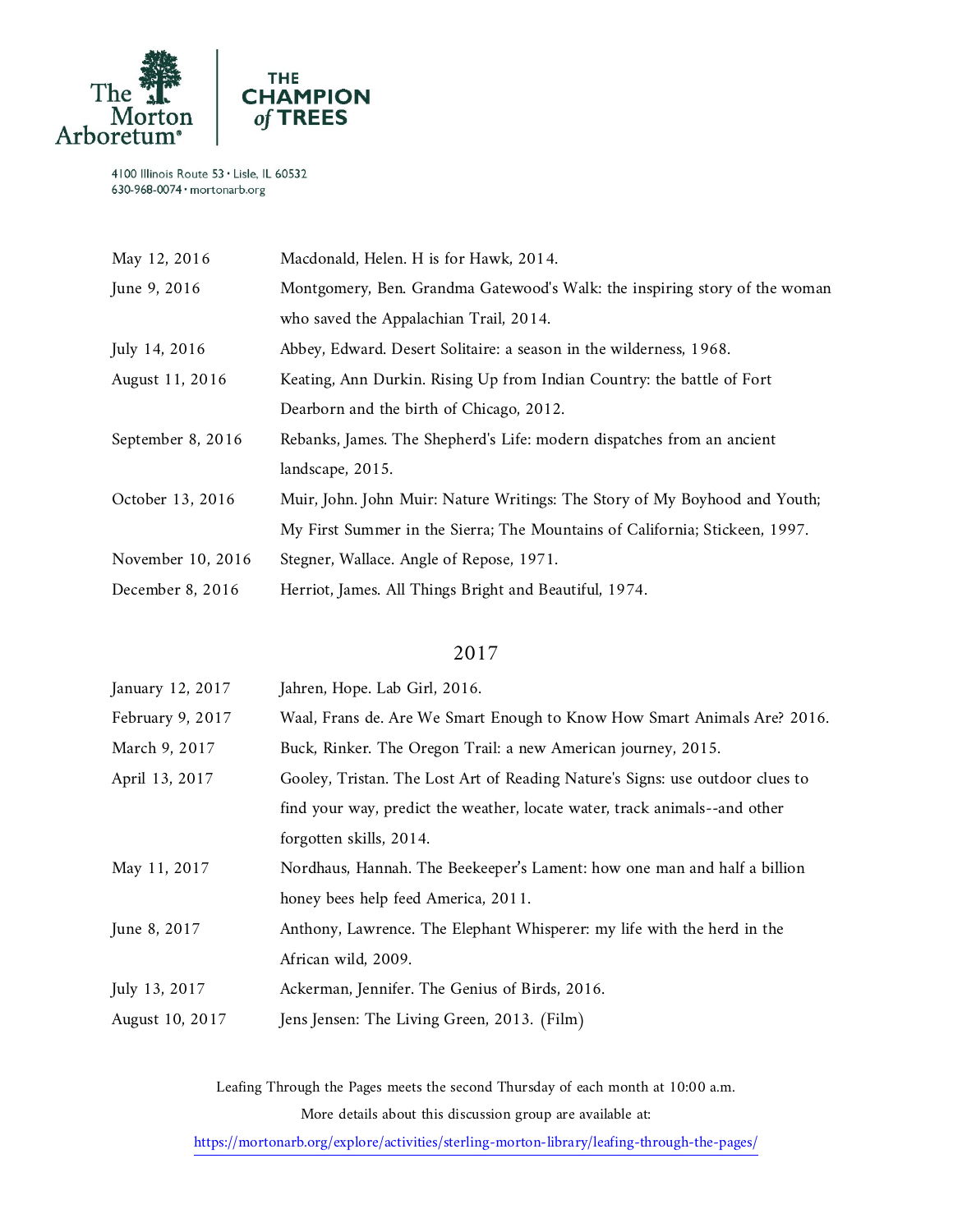

| September 14, 2017 | McDowell, Marta. All the Presidents' Gardens: Madison's cabbages to Kennedy's |
|--------------------|-------------------------------------------------------------------------------|
|                    | roses, how the White House grounds have grown with America, 2016.             |
| October 12, 2017   | Flores, Dan L. Coyote America: a natural and supernatural history, 2016.      |
| November 9, 2017   | Wulf, Andrea. The Invention of Nature: Alexander von Humboldt's new world,    |
|                    | 2015.                                                                         |
| December 14, 2017  | Theroux, Paul. Deep South: four seasons on back roads, 2015.                  |

#### 2018

| January 11, 2018   | Egan, Dan. The Death and Life of the Great Lakes, 2017.                           |
|--------------------|-----------------------------------------------------------------------------------|
| February 8, 2018   | Crosby, Cindy. The Tallgrass Prairie: an introduction, 2017.                      |
| March 8, 2018      | Duncan, Dayton and Ken Burns. The National Parks: America's best idea, 2009.      |
| April 12, 2018     | Before the Flood, 2017. (Film)                                                    |
| May 10, 2018       | Wohlleben, Peter. The Hidden Life of Trees: what they feel, how they              |
|                    | communicate, discoveries from the secret world, 2016.                             |
| June 14, 2018      | Pearson, Arthur. Force of Nature: George Fell, founder of the Natural Areas       |
|                    | Movement, 2017.                                                                   |
| July 12, 2018      | Adams, Mark. Turn Right at Machu Picchu: rediscovering the lost city one step     |
|                    | at a time, 2011.                                                                  |
| August 9, 2018     | Jans, Nick. A Wolf Called Romeo, 2014.                                            |
| September 13, 2018 | Tyson, Neil deGrasse. Astrophysics for People in a Hurry, 2017.                   |
| October 11, 2018   | Croke, Vicki. The Lady and the Panda: the true adventures of the first American   |
|                    | explorer to bring back China's most exotic animal, 2005.                          |
| November 8, 2018   | Owen, David. Where the Water Goes: life and death along the Colorado River,       |
|                    | 2017.                                                                             |
| December 13, 2018  | Poetry - At this gathering, each participant is invited to bring a nature-related |
|                    | poem/s to share and discuss.                                                      |
|                    |                                                                                   |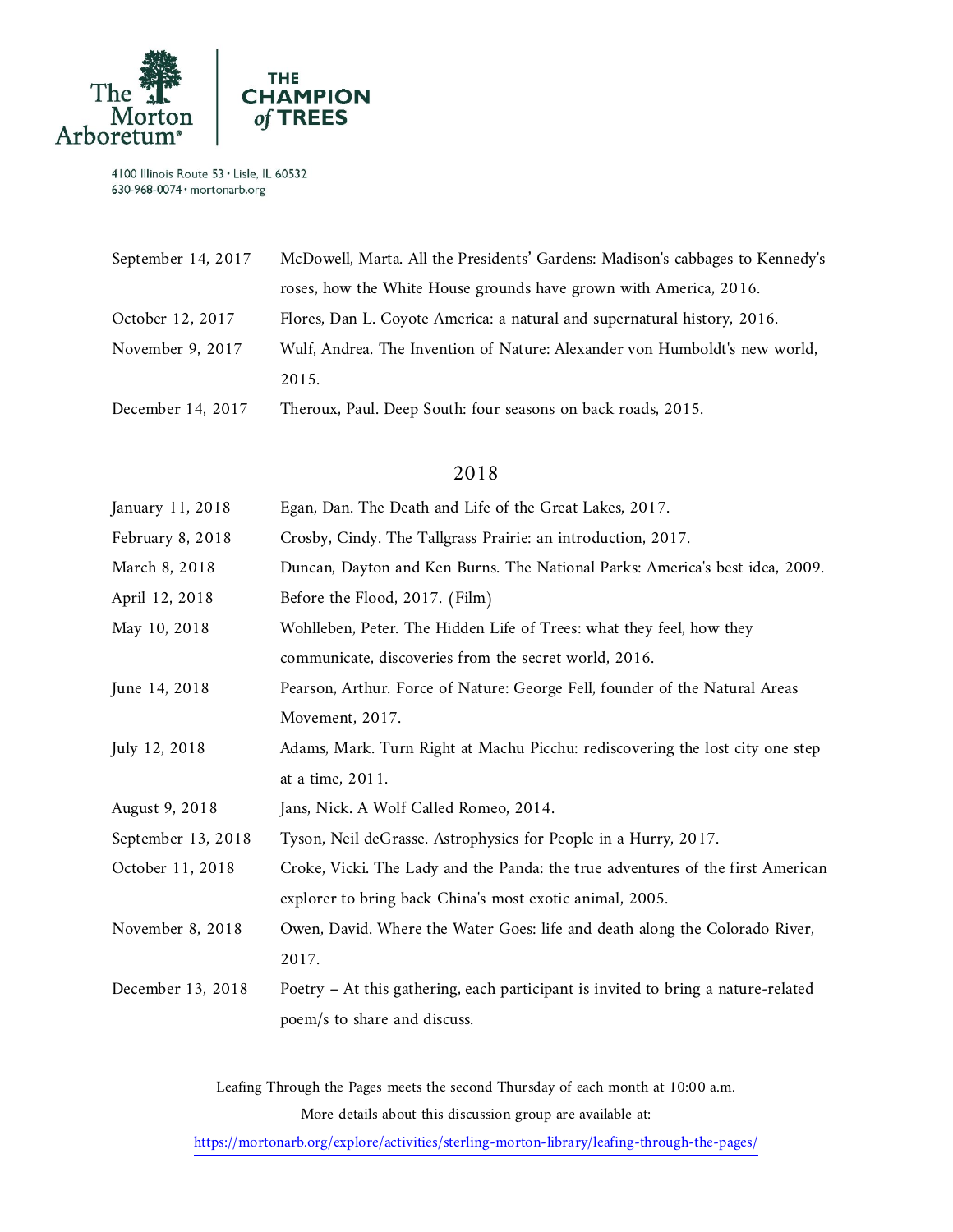

## 2019

| January 10, 2019   | Agrawal, Anurag. Monarchs and Milkweed: a migrating butterfly, a poisonous     |
|--------------------|--------------------------------------------------------------------------------|
|                    | plant, and their remarkable story of coevolution, 2017.                        |
| February 14, 2019  | Jones, Lucy. The Big Ones: how natural disasters have shaped us (and what we   |
|                    | can do about them), 2018.                                                      |
| March 14, 2019     | Shifting Sands: on the path to sustainability, 2016. (Film)                    |
| April 11, 2019     | Mapes, Lynda V. Witness Tree: seasons of change with a century-old oak, 2017.  |
| May 9, 2019        | Stone, Daniel. The Food Explorer: the true adventures of the globe-trotting    |
|                    | botanist who transformed what America eats, 2018.                              |
| June 13, 2019      | Johnson, Kirk W. The Feather Thief: beauty, obsession, and the natural history |
|                    | heist of the century, 2018.                                                    |
| July 11, 2019      | Connors, Philip. Fire Season: field notes from a wilderness lookout, 2012.     |
| August 8, 2019     | Heinrich, Bernd. Life Everlasting: the animal way of death, 2012.              |
| September 12, 2019 | Spinney, Laura. Pale Rider: the Spanish Flu of 1918 and how it changed the     |
|                    | world, 2017.                                                                   |
| October 10, 2019   | Preston, Douglas. The Lost City of the Monkey God: a true story, 2017.         |
| November 14, 2019  | McDowell, Marta. The World of Laura Ingalls Wilder: the frontier landscapes    |
|                    | that inspired the Little House books, 2017.                                    |
| December 12, 2019  | Matthiessen, Peter. The Snow Leopard, 1978.                                    |
|                    |                                                                                |
|                    |                                                                                |

#### 2020

| January 9, 2020                                                                 | Goldfarb, Ben. Eager: the surprising, secret life of beavers and why they matter,  |  |
|---------------------------------------------------------------------------------|------------------------------------------------------------------------------------|--|
|                                                                                 | 2018.                                                                              |  |
| February 13, 2020                                                               | Jonnes, Jill. Urban Forests: a natural history of trees in the American cityscape, |  |
|                                                                                 | 2016.                                                                              |  |
| March 12, 2020                                                                  | Crosby, Cindy. Tallgrass Conversations: in search of the prairie spirit, 2019.     |  |
| April 9, 2020                                                                   | Blum, Andrew. The Weather Machine: a journey inside the forecast, 2019.            |  |
| Leafing Through the Pages meets the second Thursday of each month at 10:00 a.m. |                                                                                    |  |
|                                                                                 | More details about this discussion group are available at:                         |  |
|                                                                                 |                                                                                    |  |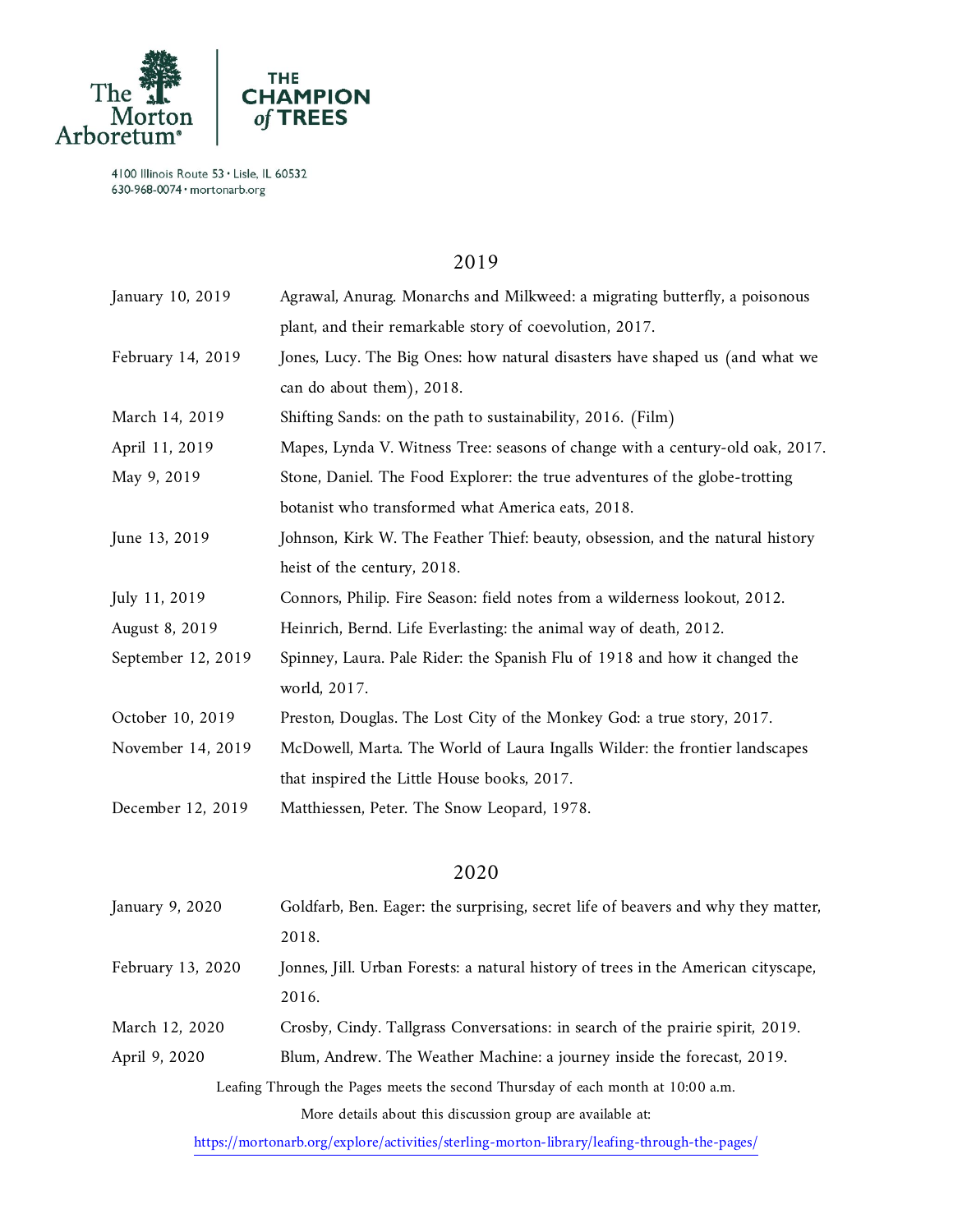

| May 14, 2020       | More Than Honey, 2013. (Film)                                                     |
|--------------------|-----------------------------------------------------------------------------------|
| June 11, 2020      | Powers, Richard. The Overstory, 2018.                                             |
| July 9, 2020       | Egan, Timothy. The Big Burn: Teddy Roosevelt and the fire that saved America,     |
|                    | 2009. [LTTP redux – first discussed on February 11, 2011]                         |
| August 13, 2020    | Dunn, Robert. Never Home Alone: from microbes to millipedes, camel crickets,      |
|                    | and honeybees, the natural history of where we live, 2018.                        |
| September 10, 2020 | Maclean, Norman. A River Runs Through It, and other stories, 1976.                |
| October 8, 2020    | Wohlleben, Peter. The Secret Wisdom of Nature: trees, animals, and the            |
|                    | extraordinary balance of all living things, 2019.                                 |
| November 12, 2020  | George, Rose. Ninety Percent of Everything: inside shipping, the invisible        |
|                    | industry that puts clothes on your back, gas in your car, and food on your plate, |
|                    | 2013.                                                                             |
| December 10, 2020  | Fraser, Caroline. Prairie Fires: the American dreams of Laura Ingalls Wilder,     |
|                    | 2017.                                                                             |
|                    |                                                                                   |
|                    |                                                                                   |

# 2021

| January 14, 2021                                                                | Hill, Libby. The Chicago River: a natural and unnatural history, 2019.                      |  |
|---------------------------------------------------------------------------------|---------------------------------------------------------------------------------------------|--|
| February 11, 2021                                                               | Kimmerer, Robin Wall. Braiding Sweetgrass: indigenous wisdom, scientific                    |  |
|                                                                                 | knowledge and the teaching of plants, 2015.                                                 |  |
| March 11, 2021                                                                  | Crosby, Cindy. Chasing Dragonflies: a natural, cultural, and personal history,              |  |
|                                                                                 | 2020.                                                                                       |  |
| April 8, 2021                                                                   | Lanham, J. Drew. The Home Place: memoirs of a colored man's love affair with                |  |
|                                                                                 | nature, 2016.                                                                               |  |
| May 13, 2021                                                                    | Tallamy, Douglas. Nature's Best Hope: a new approach to vonservation that starts            |  |
|                                                                                 | in your yard, 2020.                                                                         |  |
| June 10, 2021                                                                   | Fletcher, Colin. The Man Who Walked Through Time: the story of the first trip               |  |
|                                                                                 | afoot through the Grand Canyon, 1967.                                                       |  |
| Leafing Through the Pages meets the second Thursday of each month at 10:00 a.m. |                                                                                             |  |
|                                                                                 | More details about this discussion group are available at:                                  |  |
|                                                                                 | https://mortonarb.org/explore/activities/sterling-morton-library/leafing-through-the-pages/ |  |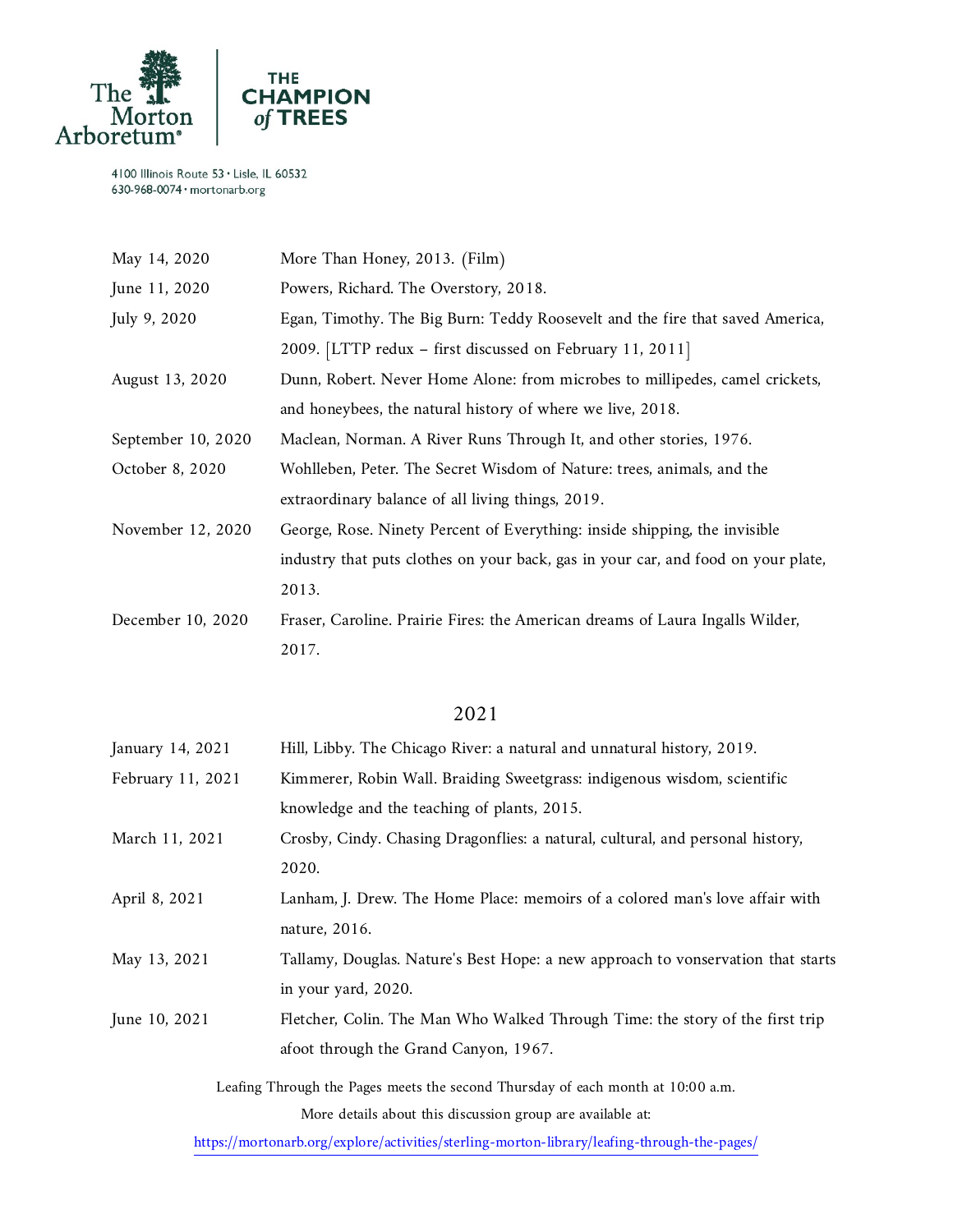

| July 8, 2021      | Andrews, Bryce. Down from the Mountain: the life and death of a grizzly bear,  |
|-------------------|--------------------------------------------------------------------------------|
|                   | 2019.                                                                          |
| August 12, 2021   | Kingsolver, Barbara. Unsheltered: a novel, 2018.                               |
| September 9, 2021 | Sibley, David. What It's Like to Be a Bird: from flying to nesting, eating to  |
|                   | singing--what birds Are doing, and why, 2020.                                  |
| October 14, 2021  | Jahren, Hope. The Story of More: how we got to climate change and where to go  |
|                   | from here, $2019$ .                                                            |
| November 11, 2021 | Adams, Mark. Tip of the Iceberg: my 3,000-mile journey around wild Alaska, the |
|                   | last great American frontier, 2019.                                            |
| December 9, 2021  | Berry, Wendell. The World-Ending Fire: the essential Wendell Berry, 2017.      |

#### 2022

| January 13, 2022  | Lopez, Barry. Arctic Dreams, 1986.                                             |
|-------------------|--------------------------------------------------------------------------------|
| February 10, 2022 | Carson, Rachel. Silent Spring, 1962. [LTTP redux - first discussed on July 14, |
|                   | 2011                                                                           |

- March 10, 2022 Brosnan, Kathleen A., William C. Barnett, Ann Durkin Keating (editors) City of Lake and Prairie: Chicago's environmental history, 2020.
- April 14, 2022 Leopold, Aldo. A Sand County Almanac: And Sketches Here and There, 1949. [LTTP redux – first discussed on February 12, 2004]
- May 12, 2022 Ballowe, James. A Man of Salt and Trees: the Life of Joy Morton, 2009. [LTTP redux – first discussed on June 11, 2009]
- June 9, 2022 Berry, Wendell. The Unsettling of America: culture and agriculture, 1977.
- July 14, 2022 Macfarlane, Robert. The Old Ways: a journey on foot, 2012.
- August 11, 2022 Carson, Rachel. The Sea Around Us, 1951.
- September 8, 2022 Maclean, John N. Home Waters: a chronicle of family and a river, 2021.

Leafing Through the Pages meets the second Thursday of each month at 10:00 a.m. More details about this discussion group are available at: